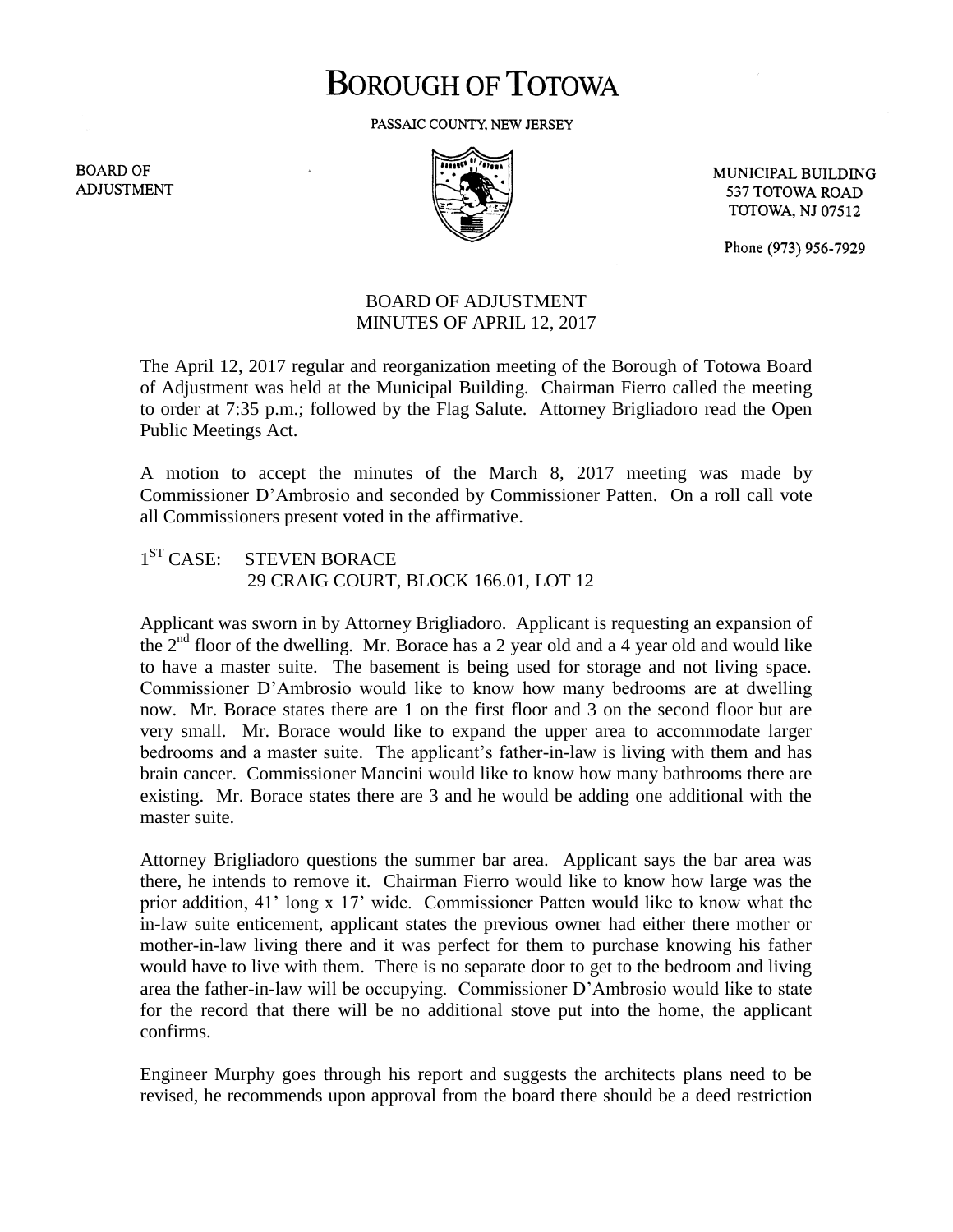to stay a single family unit not a multiple. Mr. Murphy also states there is no storm water management required because there is no increase in impervious area. Engineer Murphy also requires a signed and sealed copy of deed mailed to his office. Attorney Brigliadoro also adds if the board approves there dwelling should remain with one kitchen only and the unit will not be separated.

Chariman Fierro opens the meeting to the public.

Joyce Tor, resides at 35 Craig Court, and was sworn in by Attorney Brigliadoro. Mrs. Tor has been a resident of the Boro for 50 years and knew the previous owner. Mrs. Tor's concern is the home staying a one family unit and not becoming a multi-family. Mrs. Tor states there are 2 exit doors in the back of the house and the previous owner had a full working kitchen in the bar area. Attorney Brigliadoro explains if the Board approves there will be conditions along with a deed restriction and all will be recorded with in the town records. The conditions include the dwelling not being sold or marketed as a 2 family unit, there will be no second kitchen, there will be no separation for the inlaw suite to the house, and the deed restriction will be sent to Engineer Murphy's office and Attorney Brigliadoro's office.

Motion to close the public portion of the meeting was made by Commissioner D'Ambrosio and seconded by Commissioner Patten.

Engineer Murphy informs the applicant that the deed restriction should be filed before the certificate of occupancy. Attorney Brigiadoro closes with the applicant needing 2 reliefs, the first is F.A.R.. The applicant would need 5 yes votes to be approved. The second relief is minimum front yard setback, which is just off by a few inches and is pre-existing.

A motion was made by Commissioner Patten to approve and was seconded by Commissioner D'Ambrosio. Applicantion was passed 7-0 at 8:00 pm.

2<sup>ND</sup> CASE: CORNEILUS VANNESS 310 WINIFRED DRIVE, BLOCK 167, LOT 16

Attorney Brigliadoro spoke with the applicant and discusses the planners report. The application will be carried to the May  $10^{th}$  meeting with no re-notice to the public.

RESOLUTIONS TO BE MEMORIALIZED

1<sup>ST</sup> CASE: C.A.T.B. LIQUER IMPORTS INC. 245-247 UNION BLVD, BLOCK 43, LOT 24

Applicant was approved for liquor warehousing in the B-2 zone.

 $2^{ND}$  CASE: ZDRAVKO & ANA CVIJETIC 45 MINNISINK ROAD, BLOCK 154, LOT 9